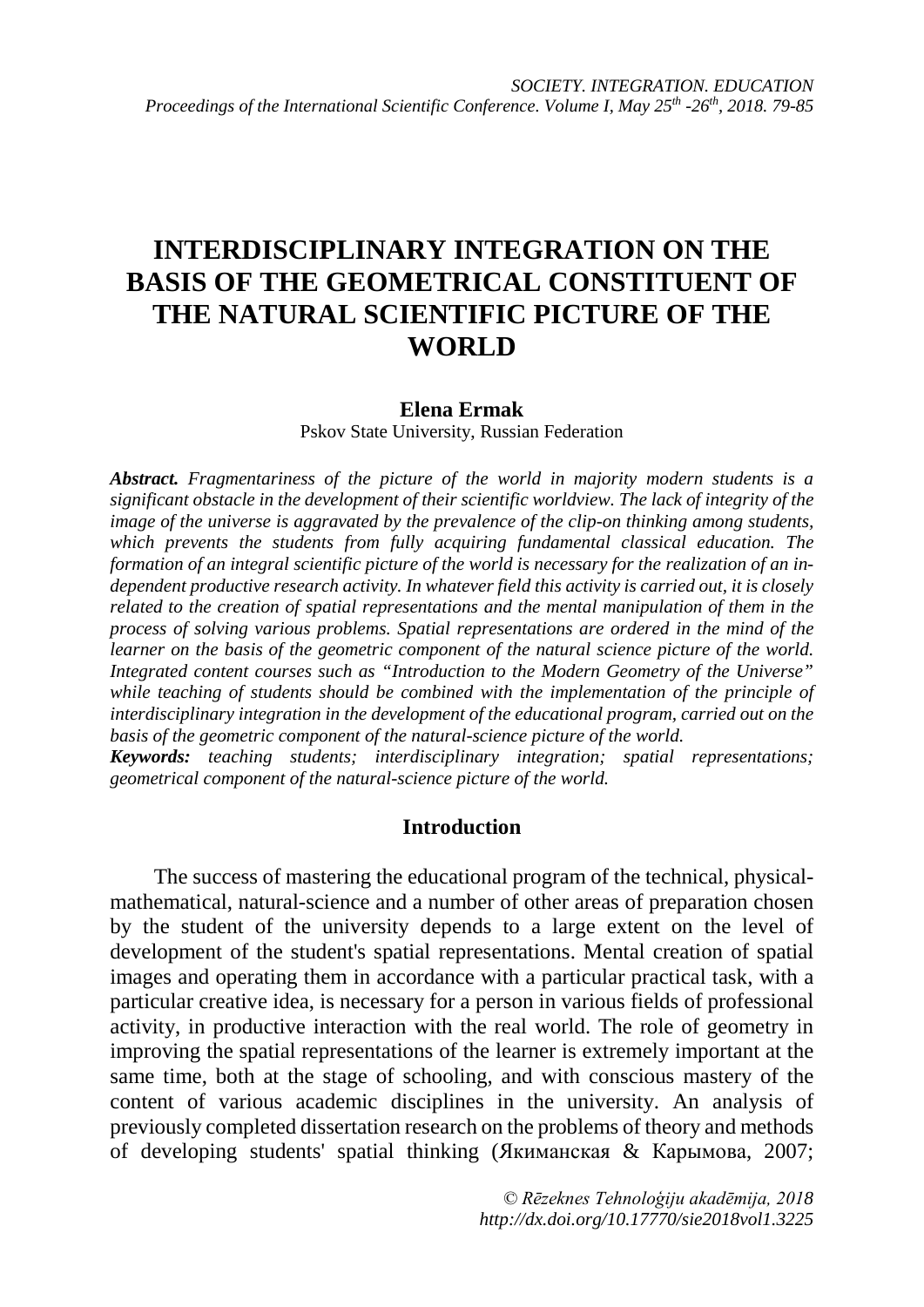*Ermak, 2018. Interdisciplinary Integration on the Basis of the Geometrical Constituent of the Natural Scientific Picture of the World*

Гусев & Докшукин, 2012; Подходова, 2017) led to the conclusion that spatial representations of schoolchildren can fully develop only if the interdisciplinary links are realized. In particular, in dissertation of E. A. Ermak (Ермак, 1991) theoretically and experimentally substantiates the fact that spatial representations of high school students can not be effectively developed on the basis of only one, although extremely important for this development subject, as geometry. It is necessary to implement interdisciplinary connections in the training of high school students, and, first of all, the links of geometry with physics, astronomy, geography. A successful form of the implementation of these links are optional items of integrative content, such as "Introduction to the modern geometry of the universe," which allows organically combining Euclidean geometric representations with expediently and "dosed" elements of non-Euclidean geometries on the basis of solving interdisciplinary problems. Of course, the systematization of the spatial representations of university students, the further improvement of their spatial thinking also require interdisciplinary integration in the teaching of students. The revealing of optimal conditions for the implementation of this integration is still a very far from final solution to the problem in the theory and methodology of teaching students. The main research activities during the 7 year were new training tools also neck to be interdisciplinary integration on the basis of the geometrical constituent on the natural scientific picture of the world. Value practical: development of spatial thinking of students in the university.

## **The main part of the paper**

The main objectives of training students in the university are:

- 1) development of a scientific worldview;
- 2) a conscious and strong mastery of professional knowledge, skills, competencies – in accordance with the chosen specialty, or – the direction, profile of training;
- 3) creative development of the personality of each student.

At the same time, first of all, the most important result of the student's education should be his willingness to show confidently, effectively and productively his personal and professional qualities in a rapidly changing modern world. The Information Society equips the student with new powerful means of replicating, distributing, transforming and storing information. On the one hand, it provides its advantages in the field of operating with colossal data sets, and on the other hand it gives rise to illusions about its own cognitive abilities. Actually, a significant part of modern students are not fully aware of the difference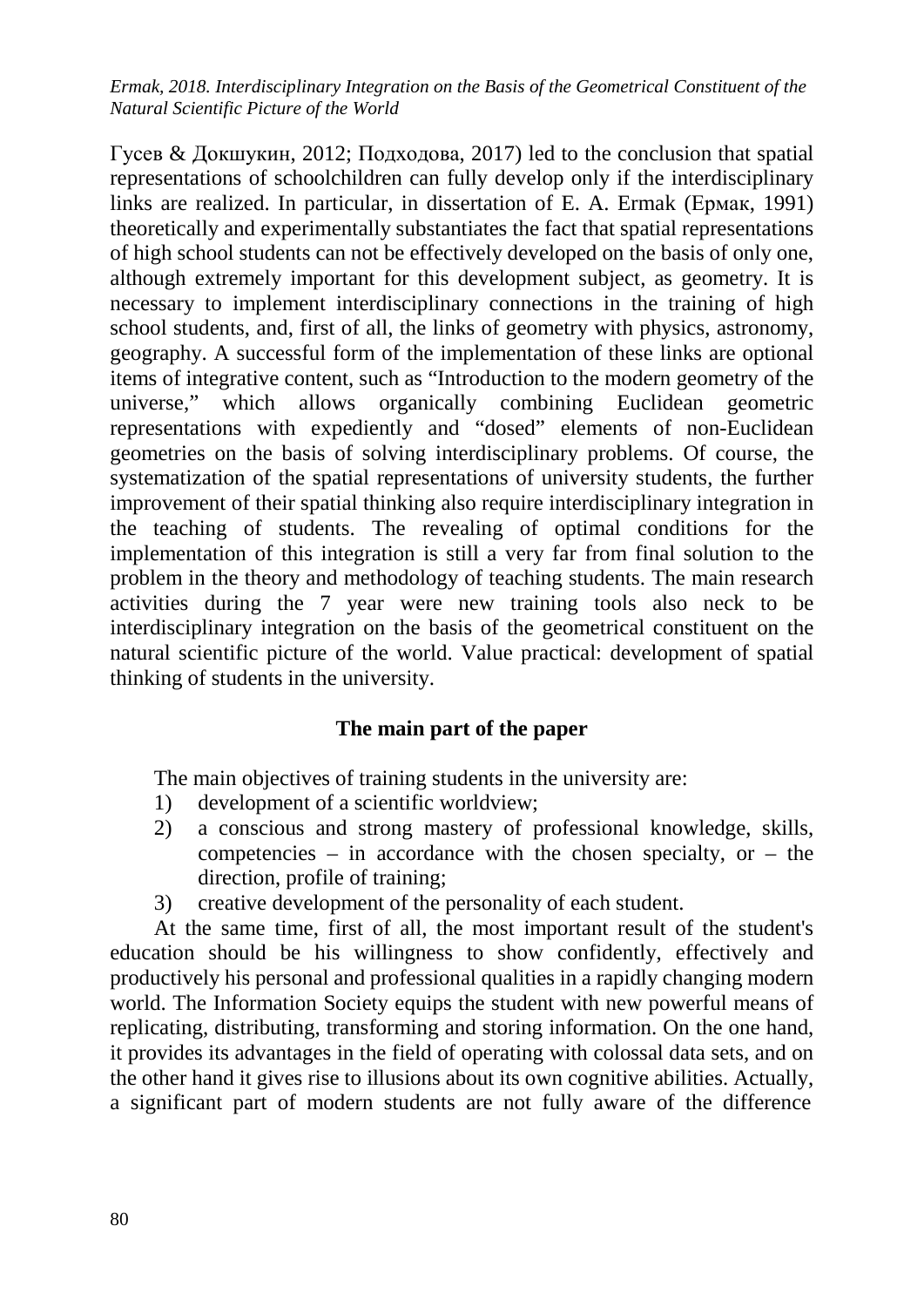between the concepts of "information" and "knowledge", "competence", believing that it is quite enough to remember that "from where you can download" this or that material appropriate to the program of the discipline under study. Unfortunately, at the same time, students do not even have a question about the degree of reliability of the information obtained in this way. Furthermore, this information, not being actively mastered by a student based on his subjective experience and individual features of thinking, imaginative perception of the world, does not become an element of theoretical knowledge, nor a component of the practical competence of this student. The student can only formally reproduce such information, but it's not able to productively use, apply in solving practical problems within the discipline and, especially, at the interdisciplinary level. Consequently, the first of the above goals of teaching students in a university the development of a scientific worldview - is not achieved. Their thinking in this case is doomed to remain a clip-on, educational-cognitive activity - possessing a low degree of awareness, practical actions-manipulative, situational (in the worst sense of the word). At the same time, one can speak about the fundamental, classical education of a graduate of a university only on the condition that in his mind there is an integral image of the universe, that he has formed a modern scientific picture of the world.

The actual modernization of the system of higher education has already led to the fact that, along with traditional methods, the means and forms of teaching students, the practice of mastering various academic disciplines is increasingly introducing collective ways of realization of educational-cognitive and educational-research activity of students: business and role-playing games with professional content, analysis of a concrete situation (case-study), etc. Participation of students in this kind of activity, of course, has a positive impact on the development of their communicative competence, gives the opportunity to improve their teamwork skills, to show both flexibility in behavior and creativity. But at the same time, knowledge, skills, competencies, student views can re-main fragmentary, disordered. They do not acquire personal meaning for this particular student, and consequently, there are insurmountable difficulties in their application, in the student's independent educational and cognitive and productive research activity on their basis.

In this way, the creation in the university an educational environment in which the intellectual and creative potential of students would be fully revealed, their abilities for independent professional activity would develop, is now a difficult problem. Teachers of various disciplines and the organizers of the educational process in the university are advisable to solve this problem not from case to case, but systematically. They should design joint activities on a scientific basis, carrying out reliable predictions of its results. System-activity approach in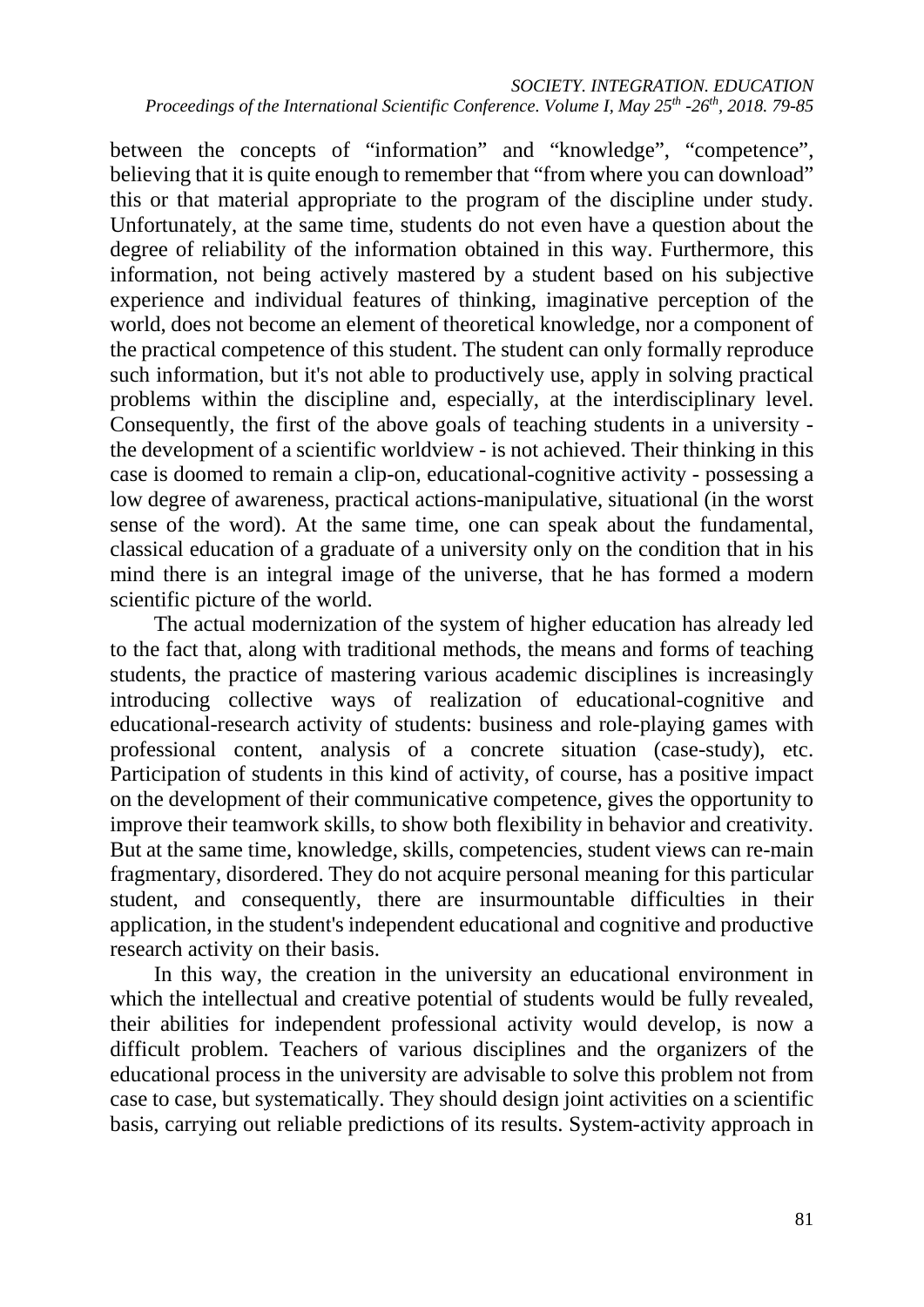*Ermak, 2018. Interdisciplinary Integration on the Basis of the Geometrical Constituent of the Natural Scientific Picture of the World*

the subject and professional training of students can be a scientific basis, ensuring a high level of effectiveness of these activities.

The system-activity approach in mastering students in academic disciplines requires, in turn, the implementation of the principle of interdisciplinary integration in teaching. This integration can be either predominantly scientific, if, for example, the "Mathematics" profile is trained in the direction of "Pedagogical Education", or, predominantly, artistic, if training is provided for, for example, future designers The conception of artistic integration (Дутцев, 2013) and the revealing of fundamentally new architectural creations in imaginative creations, the practical realization of their integration into the surrounding natural and anthropogenic environment (Vytuleva, 2009) will find in this case the application in the training of students on an interdisciplinary basis. In any case, it is necessary to understand and express the attitude of "man-Universe" with the help of those tools that most correspond to this category of students. Otherwise, the development of the scientific worldview of students will only pass sporadically, and the holistic, harmonious image of the universe will be replaced in their minds by an unordered set of everyday and mythologized notions, mainly stereotyped. At the same time, for the successful self-realization of each student as an individual in a modern, dynamically changing world, an organic combination of figurative and logical components in the composition of their spatial representations is necessary. The consciousness of each student has a unique set of spatial representations, depending on the subjective experience of the student and the individual characteristics of his spatial thinking. Abilities in the field of spatial thinking, as shown in psychology (Yakimanskaya & Karimova, 2007), are identified through special tests. At the same time, the closest is the connection between abilities in the field of creation and mental manipulation with spatial images and abilities for geometric activity, success in solving geo-metrical problems. In turn, according to research in the field of theory and methods of teaching geometry (Ермак, 2003, 2005), the development of spatial thinking of high school students and students of the university can be effectively implemented on the basis of the geometric component of the natural science picture of the world. In the process of teaching, this picture, the most significant features of which are highlighted in this research is a means for ordering and improving the spatial representations of students, independently of the direction and profile of the training, on what specialty is mastered. Anyway, the most important features of the geometric component of the natural-science picture of the world are:

1. The representation of the universal principle of symmetry and its various demonstrations in the structure of the universe.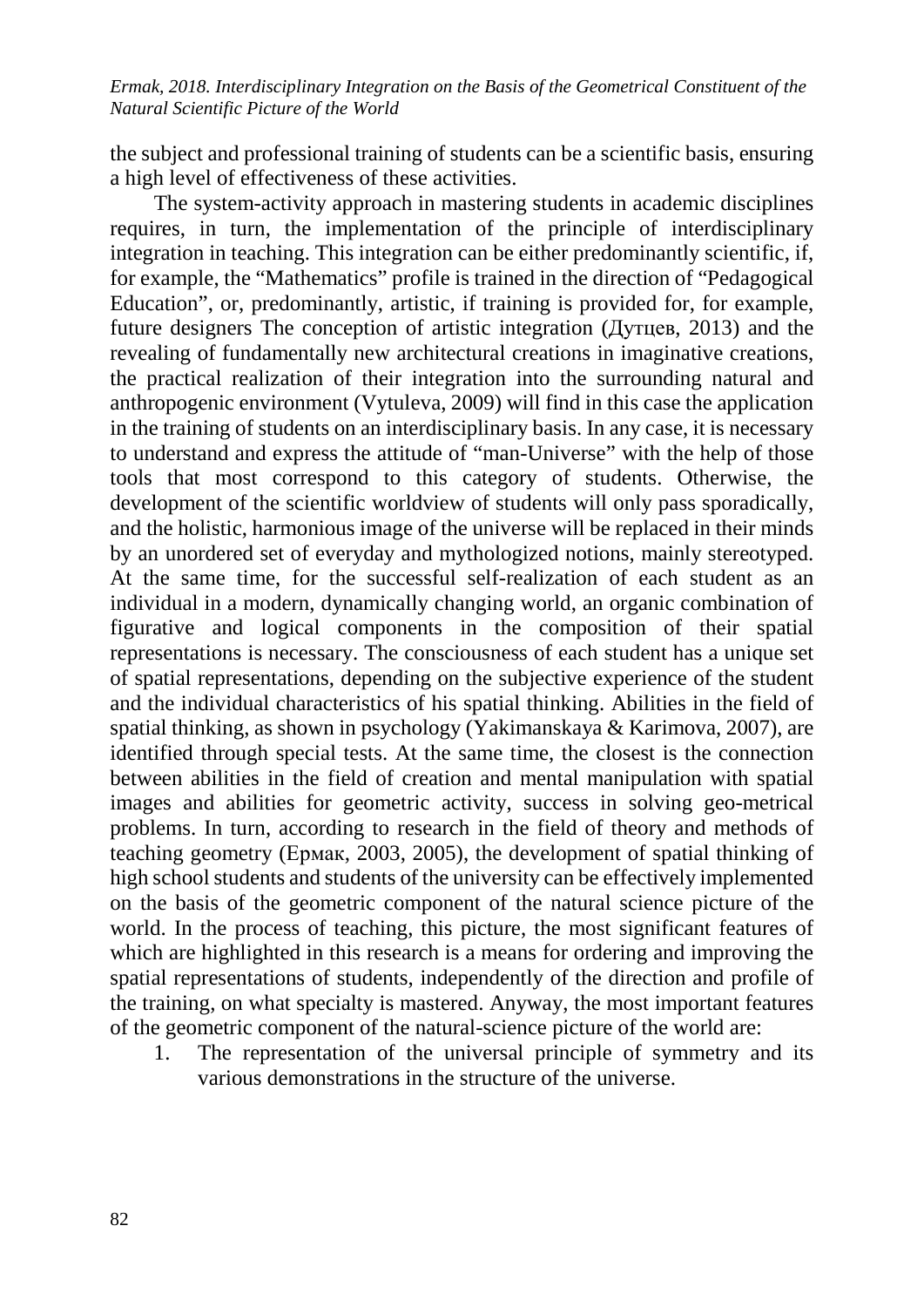- 2. Primary representation about the curvature of space as a difference between its geometric properties and the properties of space expressed by Euclidean geometry.
- 3. The representation of the closest relationship between space and time.
- 4. The representation of the curvature of time-space in an alternating gravitational field.
- 5. The representations of the existence of spaces of dimension different from three, both Euclidean and non-Euclidean.
- 6. The representations about the use of non-Euclidean geometries in the creation of models of the universe as a whole.
- 7. The representation of the relativity of any geometric component of the natural scientific picture of the world, its correspondence to the level of cognition of reality and the peculiarities of the language of expression of the results of this cognition at each particular stage of the development of mankind.

Individual features of the student's spatial thinking and the specificity of his spatial representations are taken into account in the learning process due to the fact that the geometric component of the natural scientific picture of the world, along with the invariant "core", always has a variable "shell" through which interdisciplinary links are realized. In addition, the student should be able to get acquainted with the above-mentioned most essential features of the geometric component of the natural-science picture of the world at the level of mathematical rigor in the presentation of the material, which is more in line with his abilities in the field of spatial thinking. These abilities, as evidenced by the results of psychological research, are largely determined by innate factors. Such persistent characteristics of human spatial thinking, as a type of operating with spatial images, the university teacher should be able to diagnose, in order to take into account further training, and not to try to change it through influence through the content and technology of teaching students. Thus, students who by nature have weak abilities for the mental creation of spatial images and operate them in order to solve various practical or creative tasks, have the first type of operating with spatial images. This category of students can be familiarized with the most essential features of the geometric component of the natural-science picture of the world when implementing the historical-genetic approach in the process of their teaching. Accordingly, the mastering of the material, the implementation of interdisciplinary integration in this case takes place among students at the general cultural level, with minimal use of the mathematical apparatus. Most students (about 70 % of their total number) have an average level of development of spatial thinking and, accordingly, have a second type of operating with spatial images. It is expedient for these students to use an interdisciplinary and practical approach when acquainting themselves with the most essential features of the geometric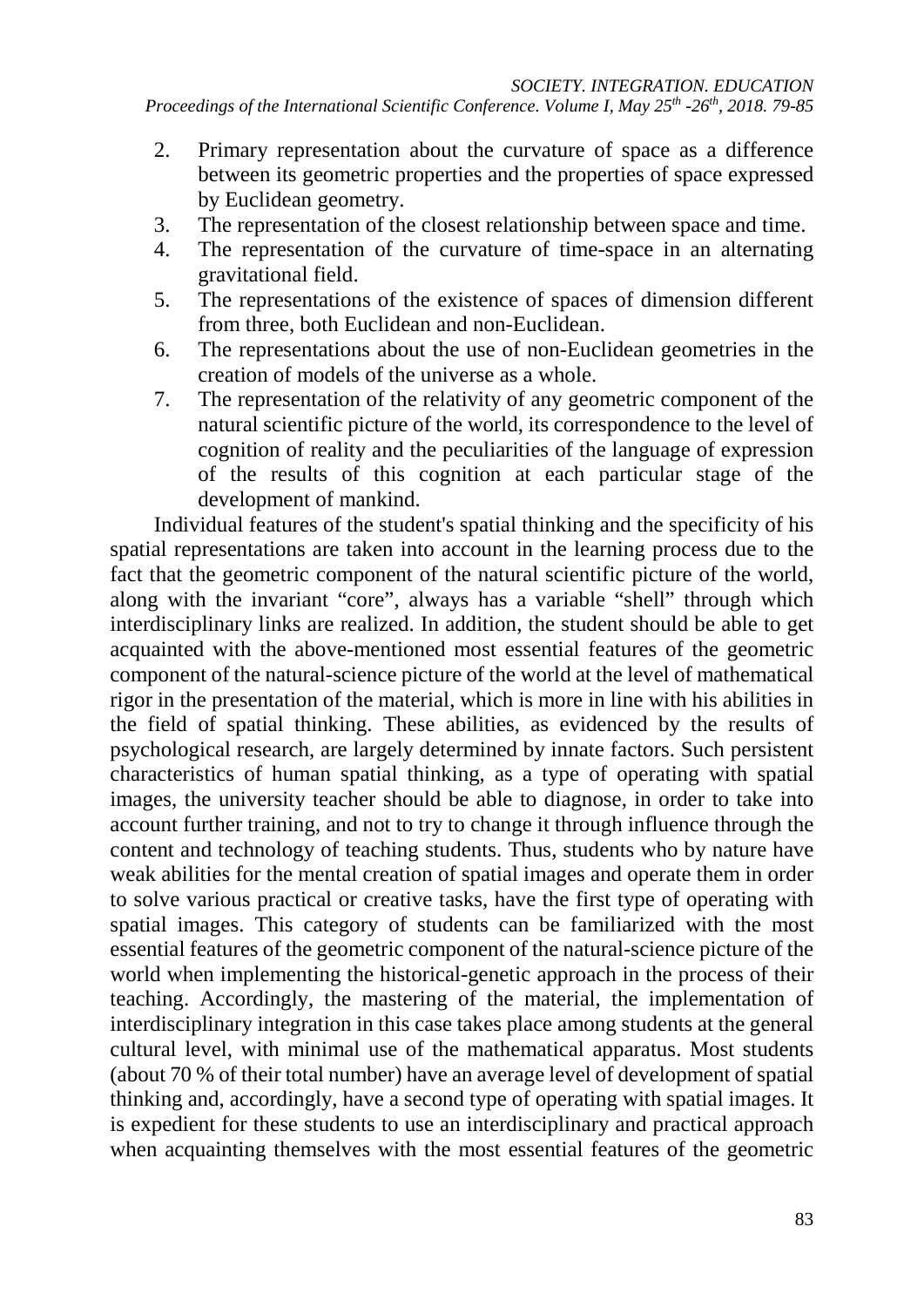*Ermak, 2018. Interdisciplinary Integration on the Basis of the Geometrical Constituent of the Natural Scientific Picture of the World*

component of the natural scientific picture of the world. They can master the material at a figurative and practical level, solving various tasks that require interdisciplinary integration, primarily of a meaningful nature. Such peculiarities of students' training correspond optimally to the implementation of the systemactivity approach in mastering the academic disciplines. The importance of the system-activity approach for the formation and development of the scientific worldview of students was mentioned above.

Particular attention should be given to students gifted in the field of spatial thinking, who have a third type of operating with spatial images. But they are, and on the average - every fifth student, find themselves in an unfavorable position, relative to the rest, in conditions conducive to the creative development of the individual, the implementation of professional training, the formation of a modern scientific worldview. So, if we are talking about students of physics and mathematics faculty who are gifted in the field of spatial thinking, these students are able to consider the most essential features of the natural science picture of the world, using a mathematical language, in fact, not different from that used in modern exact and natural sciences. This category of students has already expressed certain scientific interests, which allow implementing various signmathematical approaches in mastering the most important features of the geometric component of the natural-science picture of the world. Each of these students requires an individual trajectory in the implementation of interdisciplinary integration in the learning process. For students gifted in the field of spatial thinking, there should be real opportunities for mastering a variety of elective courses, the study of which would enable them to find a worthy practical, creative use in solving the diverse complex problems of their unique personal characteristics and outstanding natural abilities.

Taking into account that, as a rule, relatively little time is spent on classroom activities in the course programs (most often - not more than 72 hours), it is advisable to provide conditions for increasing the level of internal motivation for independent continuation of the student's work on the material that is the basis for the elective course. When mastering the content of the elective course, the student may have original ideas for further independent creative activity, requiring the use of talent in the field of spatial thinking, the mental creation and transformation of geometric representations. As effective means of creating positive motivation and real implementation of interdisciplinary integration, the elective disciplines are used.